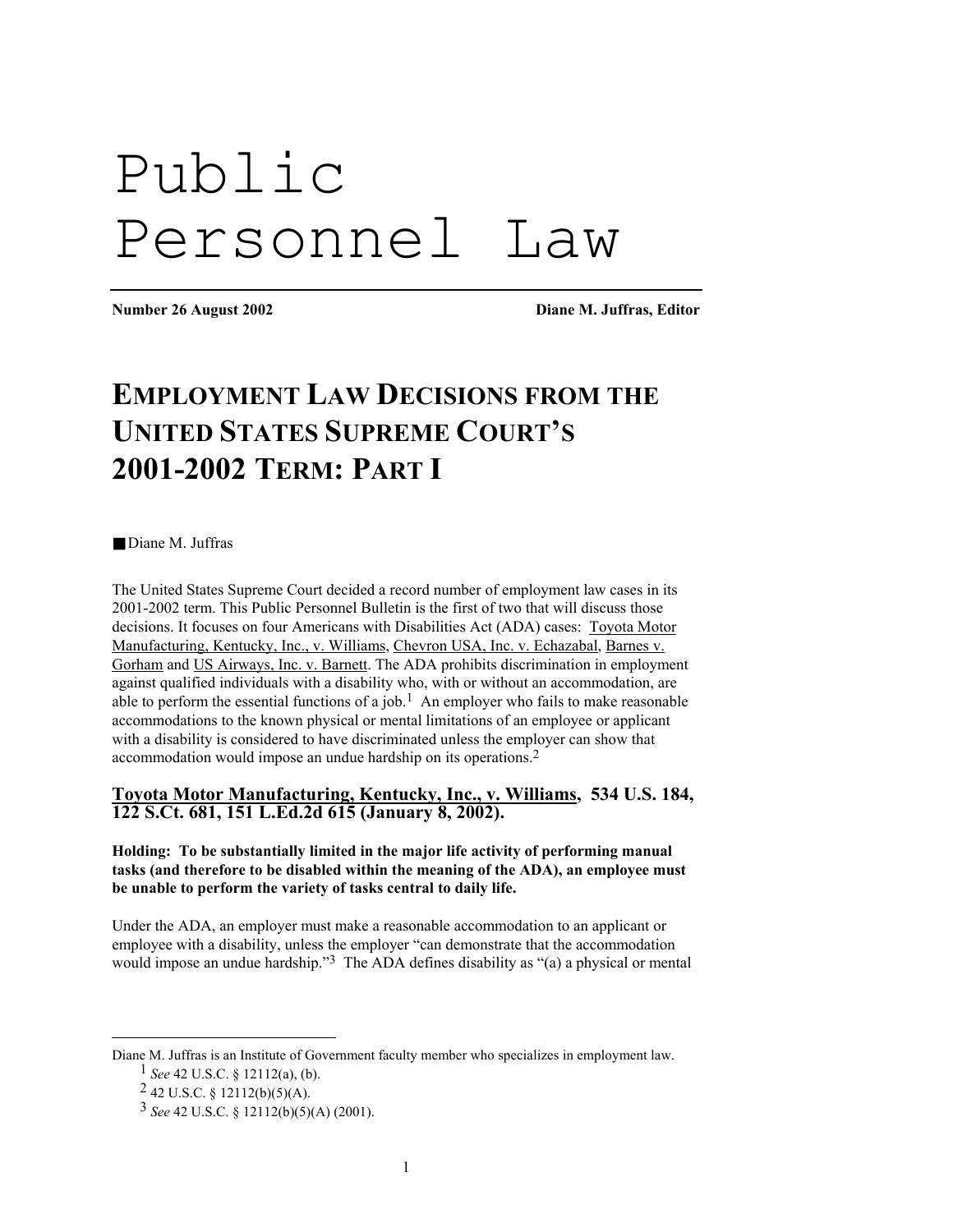impairment that substantially limits one or more of the major life activities of such individual; (b) a record of such impairments; or (c) being regarded as having such an impairment."[4](#page-1-0) In *Toyota*, the Supreme Court held that in a case in which an employee claims a disability consisting of a substantial impairment in his or her ability to engage in the major life activity of performing manual tasks, a court's focus must be on whether the employee is unable to perform the variety of tasks central to most people's daily lives, not on whether the employee is unable to perform the tasks associated with his or her specific job. $5$ 

Ella Williams worked on the engine fabrication assembly line at one of Toyota's U.S. automobile manufacturing plants. Her position involved the use of pneumatic tools, which, over time, caused her to develop carpal tunnel syndrome and bilateral tendonitis. Her personal physician recommended a permanent work restriction that precluded Williams from lifting more than twenty lbs., frequently lifting or carrying objects weighing even ten lbs., engaging in repetitive flexing or extension of her wrists and elbows, performing "overhead work," or using vibratory or pneumatic tools.

Toyota reassigned Williams to its Quality Control Inspection Operations unit (QCIO), where she visually inspected painted cars on the assembly line and then reinspected the cars by wiping them with a gloved hand. Williams was able to perform both activities without difficulty. After Williams had been working in QCIO for about three years, Toyota reorganized the department and assigned Williams additional duties. One of the new inspection tasks that Williams now had to perform required her to hold her hands and arms at shoulder height for several hours at a time, an activity that her physician had advised her against performing. Williams began experiencing pain in her neck and shoulders. She was diagnosed with inflammation of the muscles, tendons and nerves involved with the upper extremities.

Williams and Toyota dispute what happened next: Williams claims she asked Toyota to accommodate her diability by allowing her to limit her work to the original two tasks she had performed for QCIO, but Toyota refused. Toyota claims that Williams simply began calling in sick on an

1

increasingly frequent basis. In any event, Toyota terminated Williams for poor attendance. Williams filed suit, alleging that Toyota had failed reasonably to accommodate her disability and had terminated her in violation of the ADA.[6](#page-1-2)

The issue that ultimately came before the Supreme Court was the proper standard for assessing whether an individual is substantially limited in performing manual tasks.[7](#page-1-3) At the trial court level, Williams had in fact claimed that she was substantially limited in three major life activities: lifting, working and performing manual tasks. $8$  The District Court found that she was not substantially limited in any of these categories. $9$  Williams appealed and the Sixth Circuit Cout of Appeals ruled in her favor. Because it found that Williams *was* substantially limited in her ability to perform manual tasks and thus *was disabled* at the time she sought an accommodation, the Sixth Circuit did not decide whether or not she was substantially limited in working or lifting and in turn, these questions played no part in the Supreme Court's analysis. [10](#page-1-6) The Sixth Circuit held that in order for a plaintiff to demonstrate that she is disabled due to a substantial limitation in her ability to perform manual tasks, she would have to "show that her manual disability involve[s] a 'class' of manual activities affecting the ability to perform tasks at work.["11](#page-1-7) 

The Supreme Court reversed the decision of the Sixth Circuit. The Court's reasoning was based, in large part, on the plain language of the ADA's definition of the term "disability." First, the Court noted, the use of the word "substantially" in the phrase "substantially limits" suggests that the impairment or limitation must be "considerable" or "large," and thus precludes from the definition of disability those impairments that interfere in only a minor way with the performance of manual tasks.<sup>[12](#page-1-8)</sup> The Court then turned to the use of the word "major" in the phrase "major life activities," and found that "major" means "important," and that the term "major" life activities" must therefore refer to the activities that are of central importance to daily life.<sup>13</sup> Thus, the Court concluded, "to be substantially limited in

- <span id="page-1-4"></span>8 *See Toyota*, 122 S.Ct. at 687.
- <span id="page-1-5"></span>9 *See Toyota*, 122 S.Ct. at 688.

- <span id="page-1-7"></span>11 *See Toyota*, 122 S.Ct. at 688.
- <span id="page-1-8"></span>12 *See Toyota*, 122 S.Ct. at 688.
- <span id="page-1-9"></span>13 *See Toyota*, 122 S.Ct. at 688.

<span id="page-1-1"></span><span id="page-1-0"></span><sup>4</sup> *See* 42 U.S.C. § 12102(2).

<sup>5</sup> *Toyota*, 534 U.S. 184, 122 S.Ct. at 693. The EEOC defines "major life activity" as meaning "functions such as caring for oneself, performing manual tasks, walking, seeing, hearing, speaking, breathing, learning, and working." *See* 29 C.F.R. § 1630.2(i).

<span id="page-1-2"></span><sup>6</sup> The summary of *Toyota's* underlying facts is drawn from the opinion. *See Toyota*, 122 S.Ct. at 686-87.

<span id="page-1-3"></span><sup>7</sup> *See Toyota*, 122 S.Ct. at 681.

<span id="page-1-6"></span><sup>10</sup> *See Toyota*, 122 S.Ct. at 688-89.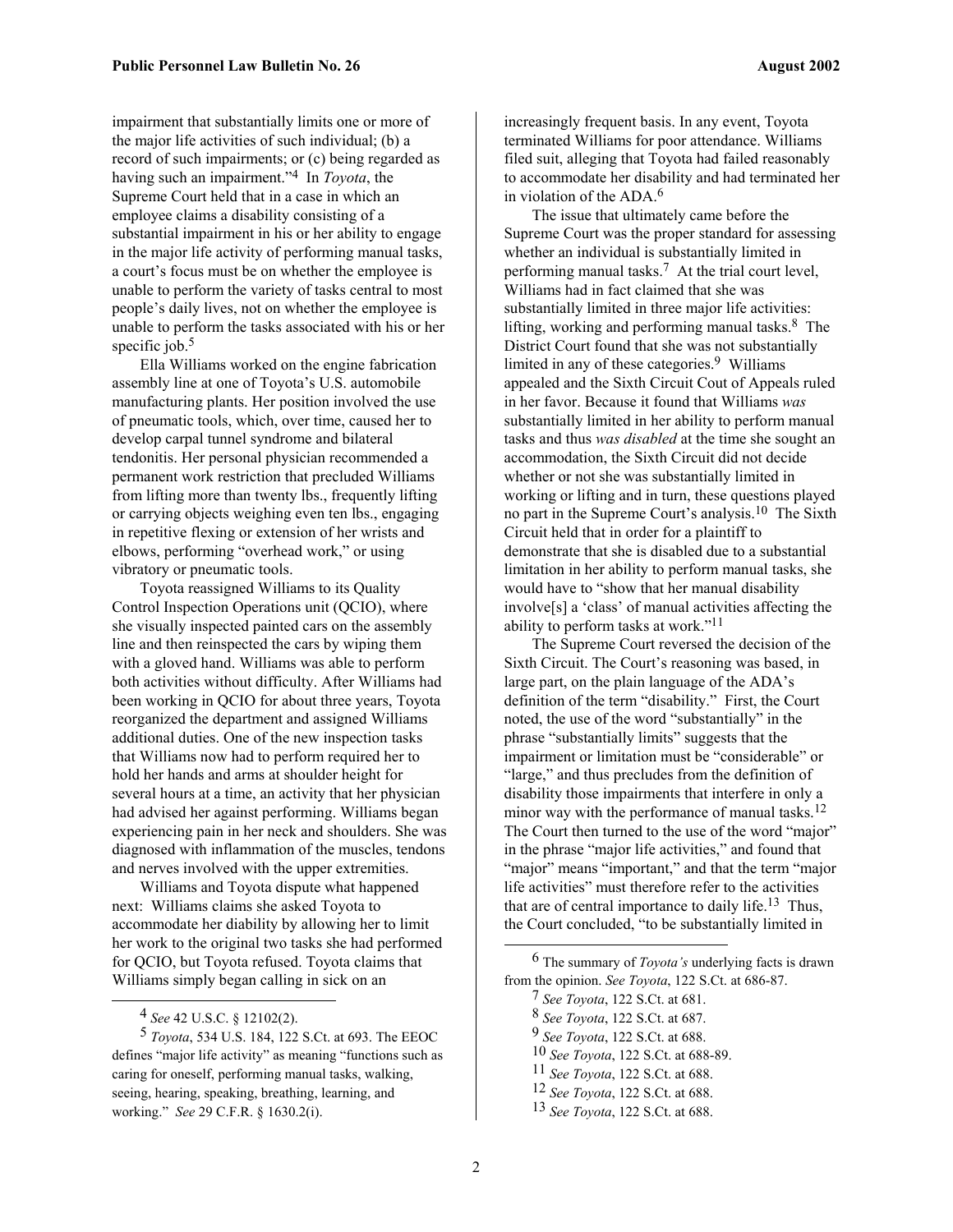performing manual tasks, an individual must have an impairment that prevents or severely restricts the individual from doing activities that are of central importance to most people's daily lives. The impairment's impact must also be permanent or longterm.["14](#page-2-0) The manual tasks specific to any particular job would not necessarily be important parts of most people's lives, and the Court found that the tasks required of Williams by Toyota are *not* an important part of most people's daily lives, and Williams' inability to perform them could not be proof that she is substantially limited in performing manual tasks.<sup>15</sup>

The Sixth Circuit had deemed Williams' ability to tend to her personal hygiene and carry out personal and household chores irrelevant to its analysis, but the Supreme Court found that tasks such as bathing and brushing one's teeth and performing household chores are precisely the tasks that have central importance in people's lives, and that the Sixth Circuit should have considered Williams' ability to perform *these* tasks instead of her ability to keep her arms extended at shoulder level for extended periods of time[.16](#page-2-2) The Supreme Court noted that while the record contained some evidence that Williams was compromised in her ability to sweep, play with her children and drive long distances, it clearly indicated that she was able to brush her teeth, bathe, garden, do laundry and pick up around her house.<sup>17</sup> It therefore found that the evidence did not indicate that the restrictions on her activities were so severe as to establish a disability as a matter of law, and held that the Sixth Circuit should not have granted partial summary judgment on this issue in Williams' favor. The Court remanded the case to the lower courts for further proceedings.<sup>[18](#page-2-4)</sup>

The *Toyota* decision will not effect a change in the way in which most courts have been analyzing claims of disability based on a limitation in an employee's ability to perform manual tasks.<sup>19</sup> Why,

<span id="page-2-0"></span>14 *See Toyota*, 122 S.Ct. at 688.

 $\overline{a}$ 

19 No other court has held as the Sixth Circuit had. For more typical decisions, *see* Thornton v. McClatchy Newspapers, Inc., 261 F.3d 789, 796-97 (9<sup>th</sup> Cir. 2001) (employee who could cook, care for herself and do lighthouse work not restricted in ability to perform manual tasks, notwithstanding her inability to use a keyboard or engage in handwriting); Chanda v. Engelhard/ICC, 234 F.3d 1219, 1222-23 ( $11^{th}$  Cir. 2000) (employee who is able to dress and feed himself, drive, and help around the house

then, did the Supreme Court take this case? The Court identified the mistake in the Sixth Circuit's analysis as rooted in a misunderstanding of the Supreme Court's decision in *Sutton v. United Airlines*, [20](#page-2-6) and it appears from the reasoning of the *Toyota* decision that the Court took the case to correct that misunderstanding.

In *Sutton*, the Supreme Court had said to be considered disabled in the major life activity of working,  $2<sup>1</sup>$  a claimant would be required to show an inability to work in a "broad range" or "broad class" of jobs, rather than an inability to work in a specific job.[22](#page-2-8) In finding that Williams was disabled because of her inability to perform a broad range of tasks required by her position, the Sixth Circuit had mistakenly applied the broad-class analysis to the major life activity of performing manual tasks. The Supreme Court emphasized that nothing in the text of the ADA, in the Court's previous ADA opinions, or in regulations of the Equal Employment Opportunity Commission (EEOC) interpreting the ADA, suggests that a broad-class framework should apply outside the context of the major life activity of working.<sup>23</sup>

not limited in ability to perform manual tasks even though tendonitis prevented him from both typing and cutting foamboard for extended periods of time); Ouzts v. USAir, Inc., 1996 WL 578514 (W.D.Pa. 1996), *aff'd*, 118 F.3d 1577 (3d Cir. 1997) (employee who is able to make meals, bathe, fix her hair, run errands and clean house not restricted in her ability to perform manual tasks, notwithstanding her inability to open heavy doors or carry items weighing only a few pounds); Puoci v. City of Chicago, 81 F.Supp.2d 893, 897 (N.D.Ill. 2000) (inability to mow lawn and limitation in planting and gardening do not support finding that plaintiff is limited in ability to perform manual tasks because activities in question are not major life activities); Zarzycki v. United Technologies Corp., 30 F.Supp.2d 283, 289 (D.Conn. 1998) (plaintiff's inability to climb ladders, ride a bike, do yardwork, vacuum or move furniture not a restriction in his ability to perform manual tasks as a matter of law).

<span id="page-2-6"></span>20 527 U.S. 471, 119 S.Ct. 2139, 144 L.Ed.2d 450 (1999).

<span id="page-2-7"></span>21 In both *Sutton* and *Toyota*, the Court expressly declined to hold that working is a major life activity. *See Sutton*, 527 U.S. at 492; *Toyota*, 122 S.Ct. at 692 ("Because of the conceptual difficulties inherent in the argument that working could be a major life activity, we have been hesitant to hold as much, and we need not decide this difficult question today.").

22 *See Toyota*, 122 S.Ct. at 692-93; *Sutton*, 527 U.S. at 491.

<span id="page-2-9"></span><span id="page-2-8"></span>23 *See Toyota*, 122 S.Ct. at 693.

<span id="page-2-1"></span><sup>15</sup> *See Toyota*, 122 S.Ct. at 693.

<span id="page-2-2"></span><sup>16</sup> *See Toyota*, 122 S.Ct. at 693.

<span id="page-2-3"></span><sup>17</sup> *See Toyota*, 122 S.Ct. at 694.

<span id="page-2-5"></span><span id="page-2-4"></span><sup>18</sup> *See Toyota*, 122 S.Ct. at 694.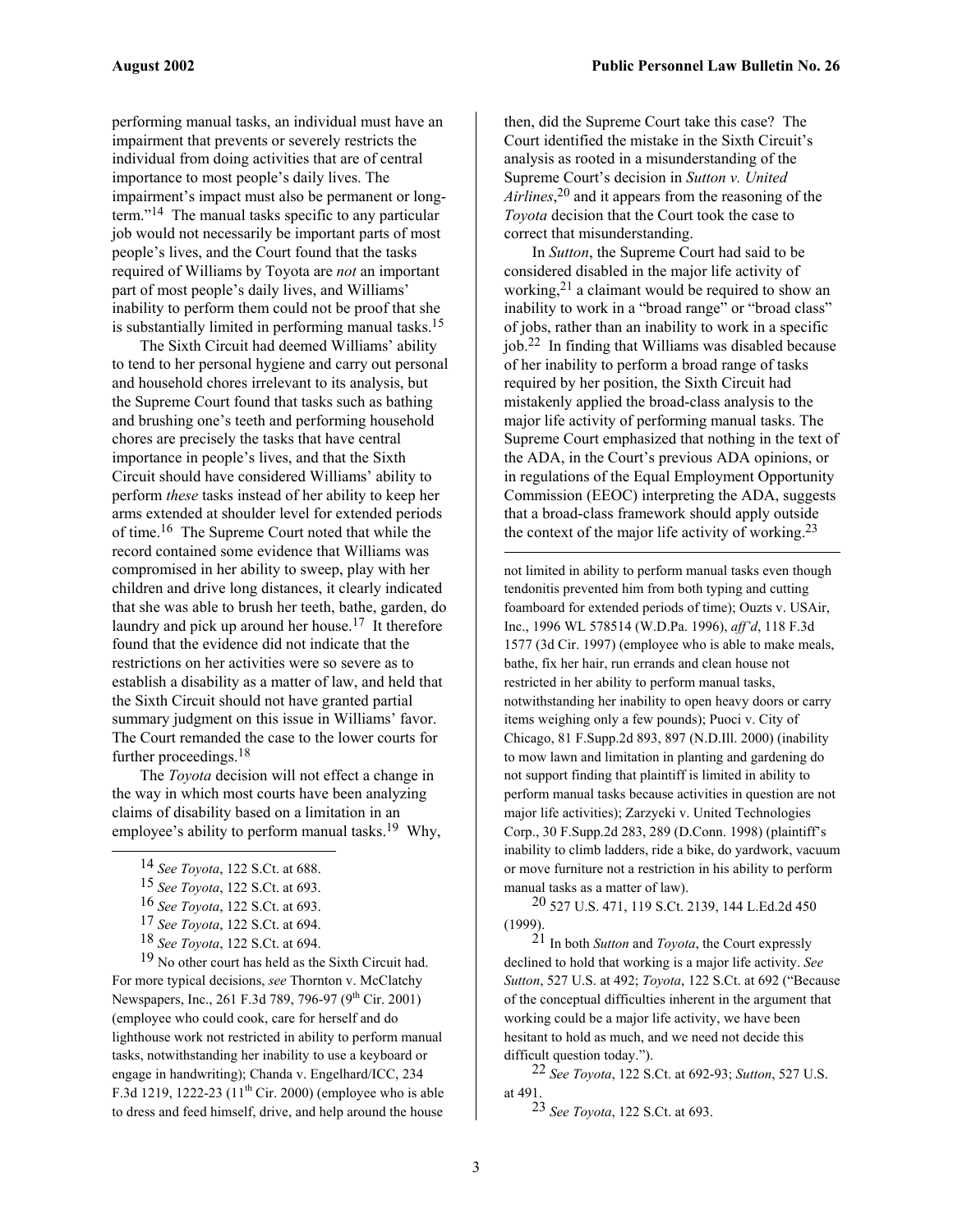The Court expressly noted that applying a broad-class analysis to the activity of performing manual tasks would allow a plaintiff whose disability claim is based on a substantial impairment in his or her ability to work to evade *Sutton's* requirement that he or she show an inability to work in a broad range of *jobs* by showing an inability to perform a broad range of *tasks* in *one particular job*. [24](#page-3-0) 

The primary effect of the *Toyota* decision will be to forestall such a development in the lower courts, and in that sense, it narrows the scope of coverage of the ADA. Had the Supreme Court's decision gone the other way, the result in those ADA cases pending in the Fourth Circuit involving employees' inability to do the manual tasks required by their specific jobs would likely be quite different, as an examination of the Fourth Circuit's decision in *Hooven-Lewis v. Caldera* suggests.[25](#page-3-1) 

Hooven-Lewis worked as a biological laboratory technician, then as a laboratory manager, in a series of government research labs at Walter Reed Army Hospital. Her job duties included handling lab specimens, chemicals and electrical and mechanical equipment. Sometime during the period of her employment, Hooven-Lewis developed a hand tremor that prevented her from handling lethal pathogens and other highly infectious live materials. Her supervisor accommodated her difficulty by having other employees render lethal and infectious specimens inactive before Hooven-Lewis handled them. After a time, Hooven-Lewis transferred into another lab, where her supervisor allowed her a similar accommodation. The arrangements were informal. At no time did her supervisors ask for nor did Hooven-Lewis offer any documentation of the medical basis of her condition. When Hooven-Lewis and her supervisor began to clash, the supervisor ordered Hooven-Lewis to begin working with live agents; Hooven-Lewis refused and demanded that the lab continue to accommodate her condition as it had been doing. The hospital asked for medical documentation of her condition, which Hooven-Lewis refused to provide. After unsuccessfully trying

 $\overline{a}$ 

to place Hooven-Lewis in other labs, the hospital fired her.[26](#page-3-2)

 Hooven-Lewis brought suit against the hospital, alleging, among other things, disability discrimination, claiming to be substantially limited in the major life activity of working. [27](#page-3-3) Unlike Ella Williams, the plaintiff in *Toyota*, Hooven-Lewis did not base her claim of disability on being substantially limited in performing manual tasks. Rather, Hooven-Lewis argued that she was unable to obtain work in her field because there were no positions at the hospital that did not involve working with infectious material. [28](#page-3-4) The Fourth Circuit found as a matter of law that Hooven-Lewis was not disabled because she had failed to show that she was substantially limited in the major life activity of working, noting that the Fourth Circuit has repeatedly held "that a plaintiff seeking to demonstrate a limitation in her ability to work must demonstrate that she is foreclosed generally from the opportunity to obtain the type of employment involved, not merely that she is 'incapable of satisfying the singular demands of a particular job.'"[29](#page-3-5) The court concluded that Hooven-Lewis' tremor merely prevented her from handling certain materials safely, but that her work history showed that there were many types of jobs that she could perform in biology labs[.30](#page-3-6)

Had the Supreme Court affirmed the approach taken by the Sixth Circuit and ruled in favor of Ella Williams, rather than in favor of Toyota, a plaintiff in Hooven-Lewis's situation would now be able to proceed quite differently. If someone like Hooven-Lewis were to claim that she was substantially limited in her ability to perform manual tasks, and cited her inability to handle a broad range of pathogens and infectious agents (without reference to her ability to brush her teeth and hair and do household chores, of which the Fourth Circuit decision makes no mention in *Hooven-Lewis*), she might well be successful in establishing her disability, and in forcing a laboratory to make an accommodation. As the law now stands, however, plaintiff-employees will continue to face the requirement that they show that they are foreclosed from a broad range of jobs, not just from the one they happen to hold.

1

<span id="page-3-1"></span><span id="page-3-0"></span><sup>24</sup> *See Toyota*, 122 S.Ct. at 693.

 $25$  249 F.3d 259 (4<sup>th</sup> Cir. 2001). Hooven-Lewis was an employee of Walter Reed Army Hospital Institute of Research, a federal facility, and her claim of disability discrimination was therefore brought under the Rehabilitation Act of 1973. Employment discrimination claims under the Rehabilitation Act are decided by the same substantive standards applied under the ADA. *See* 29 U.S.C. §§ 793(d), 794(d); *Hooven-Lewis*, 249 F.3d at 268- 69; *Myers v. Hose*, 50 F.3d 278, 281 (4th Cir. 1995).

<sup>26</sup> For a more detailed exposition of the facts of the case, *see Hooven-Lewis*, 249 F.3d at 262-65.

<span id="page-3-3"></span><span id="page-3-2"></span><sup>27</sup> S*ee Hooven-Lewis*, 249 F.3d at 266.

<span id="page-3-4"></span><sup>28</sup> S*ee Hooven-Lewis*, 249 F.3d at 266.

<span id="page-3-5"></span><sup>29</sup> S*ee Hooven-Lewis*, 249 F.3d at 269, *citing* Forrisi

v. Bowen, 794 F.2d 931, 935  $(4<sup>th</sup>$  Cir. 1986).

<span id="page-3-6"></span><sup>30</sup> S*ee Hooven-Lewis*, 249 F.3d at 269.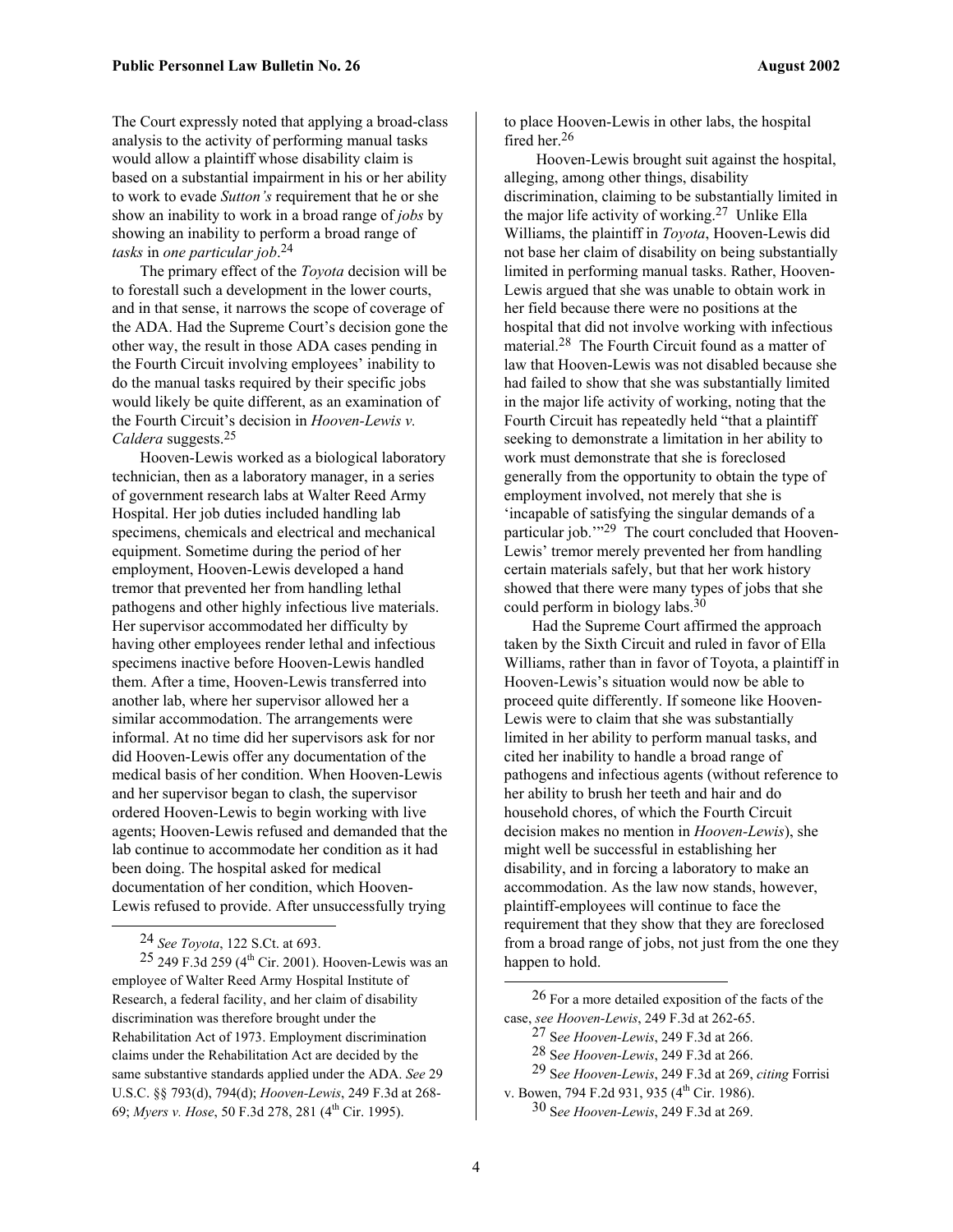*Toyota* does not mandate any change in the way in which employers handle requests for accommodation of carpal tunnel syndrome. The Supreme Court emphasized in *Toyota*, as it has elsewhere, that determinations of whether or not individuals have an ADA-qualified disability must be made on a case-by-case basis. Quoting its 1999 opinion in *Albertson's Inc. v. Kirkingburg*, the Court said that "the ADA requires those 'claiming the Act's protection . . . to prove a disability by offering evidence that the extent of the limitation [caused by their impairment] *in terms of their own experience* . . . is substantial'" [emphasis added]. [31](#page-4-0) With respect to carpal tunnel syndrome, the Court noted that the symptoms vary widely from person to person, and said that as a result, "an individual's carpal tunnel syndrome diagnosis, on its own, does not indicate whether the individual has a disability within the meaning of the ADA.["32](#page-4-1) The touchstone remains whether the carpal tunnel syndrome renders the employee substantially limited in a major life activity.

## **Chevron U.S.A. Inc. v. Echazabal, 536 U.S. \_\_, 122 S.Ct. 2045 (June 10, 2002).**

**Holding: The ADA permits the EEOC regulation allowing the employer defense that a worker's disability on the job would pose a direct threat to his or her health.** 

The ADA permits employers to refuse to employ a disabled person if the disability poses a direct threat to the health or safety of *other persons* in the workplace and the threat cannot be eliminated by reasonable accommodation.[33](#page-4-2) But what if the disability would cause a given job to pose a risk to the health or safety of the employee himself or herself? The Ninth Circuit had held that the employer could not reject an employee on that basis, while the Eleventh Circuit had found such a rejection justified. [34](#page-4-3) In *Echazabal*, the U.S. Supreme Court

1

34 *See* Echazabal v. Chevron USA, Inc., 226 F.3d 1063, 1072 ( $9^{th}$  Cir. 2000); Moses v. American Nonwovens, Inc., 97 F.3d 446, 447 (11<sup>th</sup> Cir. 1996). In Koshinski v. Decatur Foundry, Inc., 177 F.3d 599, 603 ( $7<sup>th</sup>$ Cir. 1999), the Seventh Circuit failed to reach this issue, affirming instead the District Court's finding that the

held that the ADA permits employers to refuse to hire individuals with disabilities where their performance of the job would endanger *their own* health.

Mario Echazabal suffered from Hepatitis C. For over twenty years, he had worked at one of Chevron's California oil refineries, not as the employee of Chevron, but for one or another of the independent contractors who performed maintenance for Chevron. Twice during this period, Echazabal applied for a position with Chevron itself (which would have provided him with health benefits, as the independent contractor positions did not), and twice Chevron extended him a conditional offer, subject to his taking a medical examination. Both times the medical examination revealed that Echazabal had a liver abnormality of the type caused by Hepatitis C, and Chevron withdrew the offer on the grounds that exposure to the toxins produced at the refinery would likely worsen his condition -- a conclusion that his own physicians disputed. After Echazabal underwent Chevron's medical examination the second time, Chevron asked his employer either to reassign him to a job in which he would not be exposed to toxins or to remove him from the refinery. The contractor terminated Echazabal's employment. Echazabal filed a complaint, alleging that Chevron had violated the ADA by refusing to hire him and by refusing to allow him to continue working in the refinery as an employee of the contractor. The Ninth Circuit agreed.[35](#page-4-4)

The text of the ADA addresses threats posed to others, but not threats to an employee's own health. In the definition of "discrimination," the ADA includes the practice of "using qualification standards . . . that screen out or tend to screen out an individual with a disability," but provides an exemption for qualification standards "shown to be job-related for the position in question and . . . consistent with business necessity." As an example of a permissible qualification standard, the statute gives requirements that individuals "not pose a direct threat to the health or safety of other individuals in the workplace.["36](#page-4-5)  However, in its regulations interpreting the ADA, the EEOC has recognized a threat to *oneself* as within the scope of the exception for qualification standards:

plaintiff was not qualified to perform the essential functions of his job at the time of his termination.

<span id="page-4-4"></span>35 *See Echazabal*, 122 S.Ct. at 2047-48. For background to the case, *see also* "Court Rules Against Debilitated Employee in Disabilities Case," *Associated Press Report*, June 10, 2002, 10:43 a.m. ET.

<span id="page-4-5"></span>36 *See Echazabal*, 122 S.Ct. at 2048-49; 42 U.S.C. § 12113 (a), (b) (2002).

<sup>31</sup> *See Toyota*, 122 S.Ct. at 691-92; Albertson's Inc. v. Kirkingburg, 527 U.S. 555, 567 (1999).

<span id="page-4-1"></span><span id="page-4-0"></span><sup>32</sup> *See Toyota*, 122 S.Ct. at 692.

<span id="page-4-3"></span><span id="page-4-2"></span><sup>33</sup> *See* 42 U.S.C. § 12113 (a), (b) (2002).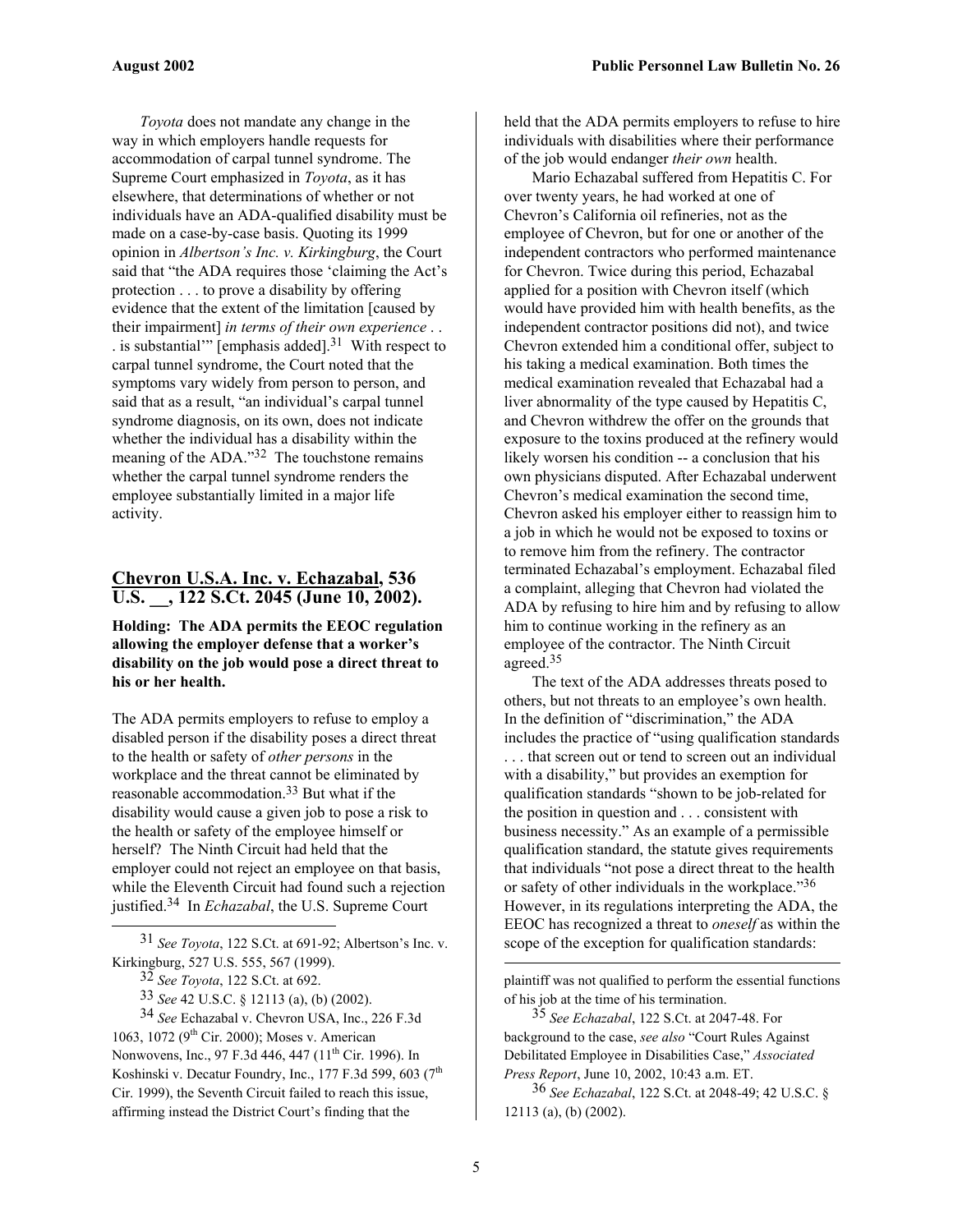The term 'qualification standard" may include a requirement that an individual shall not pose a direct threat to the health or safety of the individual or others in the workplace (emphasis added)[.37](#page-5-0)

The issue presented to the Supreme Court in *Echazabal* was whether the EEOC had exceeded its rulemaking authority when it adopted that regulation[.38](#page-5-1) Echazabal argued that because Congress had failed to include a threat to oneself when it mentioned a threat to others, it could not have intended the qualification-standard exception to the ADA to include situations where the only person likely to be harmed by the applicant's performance of the job was the applicant himself.<sup>[39](#page-5-2)</sup>

The Supreme Court rejected Echazabal's argument, noting that the language of the statute makes clear that the threat-to-others exception is set forth as an *example* of those types of qualification standards that may be found lawful in the appropriate circumstances. [40](#page-5-3) The Court found that the EEOC's regulation is valid because it makes sense of the ADA's provision allowing qualification standards that are job-related and consistent with business necessity.[41](#page-5-4) By way of example, the Court focused on OSHA's requirement that employers furnish their employees a place of employment "free from recognized hazards that are causing or are likely to cause death or serious physical harm to [their] employees."[42](#page-5-5) No court has yet considered whether an employer would be liable under OSHA where the employee knowingly consented to work in a job likely to have health consequences particular to him or her, but in such a situation, the Court said, "there is no denying that the employer would be asking for trouble: his decision to hire would put Congress's

1

<span id="page-5-2"></span><span id="page-5-1"></span>38 *See Echazabal*, 122 S.Ct. at 2047, 2048, 2049.

39 This is the principle of statutory interpretation known as *expressio unius est exclusio alterius*, defined by Black's Law Dictionary to mean "to express or include one thing implies the exclusion of the other, or of the alternative." BLACK'S LAW DICTIONARY 602 ( $7<sup>TH</sup>$  ed. 1999). Another way of explaining the theory is that "under this maxim, if statute specifies one exception to a general rule or assumes to specify the effects of a certain provision, other exceptions or effects are excluded." BLACK'S LAW DICTIONARY 581 (6<sup>th</sup> ed. 1990).

policy in the ADA, a disabled individual's right to operate on equal terms within the workplace, at loggerheads with the competing policy of OSHA, to ensure the safety of 'each' and 'every' worker."<sup>43</sup> The EEOC's regulation is valid, the Court continued, because it "exemplifies the substantive choices that agencies are expected to make when Congress leaves the intersection of competing objectives . . . imprecisely marked."[44](#page-5-7)

The *Echazabal* decision does not effect any changes in the law governing pre-employment medical inquiries and examinations. Employers still may not ask job applicants questions about their health or medical history and still may not require applicants to undergo medical examinations until a conditional offer of employment has been extended.<sup>45</sup> Any decision to withdraw a conditional job offer based on the results of a medical inquiry or examination must be job-related and consistent with business necessity. [46](#page-5-9) And employers must be careful not to substitute their own ideas of what might be harmful for solid medical judgment. *Echazabal* warns employers against turning away otherwise qualified applicants based on the threatto-self exception where the perception of a threat to the applicant's own health grows out of stereotypes, noting that the EEOC regulation recognizing the threat-to-self exception requires that such a decision be made – like all ADA decisions -- an *individualized* basis in light of current medical opinion[.47](#page-5-10) 

- <span id="page-5-6"></span>43 *See Echazabal*, 122 S.Ct. at 2052.
- <span id="page-5-7"></span>44 *See Echazabal*, 122 S.Ct. at 2052.
- <span id="page-5-8"></span>45 42 U.S.C. § 12112(c) (2002).
- <span id="page-5-10"></span><span id="page-5-9"></span>46 *See* 42 U.S.C. § 12113 (2002).

47 *See Echazabal*, 122 S.Ct. at 2052-53. *See also* 29 C.F.R. 1630.2(r) (2002), which defines the term "direct threat" in the phrase "the individual shall not pose a direct threat to the health or safety of other individuals in the workplace" as "a significant risk of substantial harm to the health or safety of the individual or others that cannot be eliminated or reduced by reasonable accommodation. The determination that an individual poses a 'direct threat' shall be based on an individualized assessment of the individual's present ability to safely perform the essential functions of the job. This assessment shall be based on a reasonable medical judgment that relies on the most current medical knowledge and/or on the best available objective evidence. In determining whether an individual would pose a direct threat, the factors to be considered include: (1) The duration of the risk; (2) The nature and severity of the potential harm; (3) The likelihood that the potential harm will occur; and (4) The imminence of the potential harm."

<span id="page-5-0"></span><sup>37</sup> See 29 C.F.R. § 1630.15(b)(2).

<span id="page-5-3"></span><sup>40</sup> *See Echazabal*, 122 S.Ct. at 2049-51.

<span id="page-5-5"></span><span id="page-5-4"></span><sup>41</sup> *See Echazabal*, 122 S.Ct. at 2051-52.

<sup>42 29</sup> U.S.C. § 654(a)(1); *See Echazabal*, 122 S.Ct. at 2052.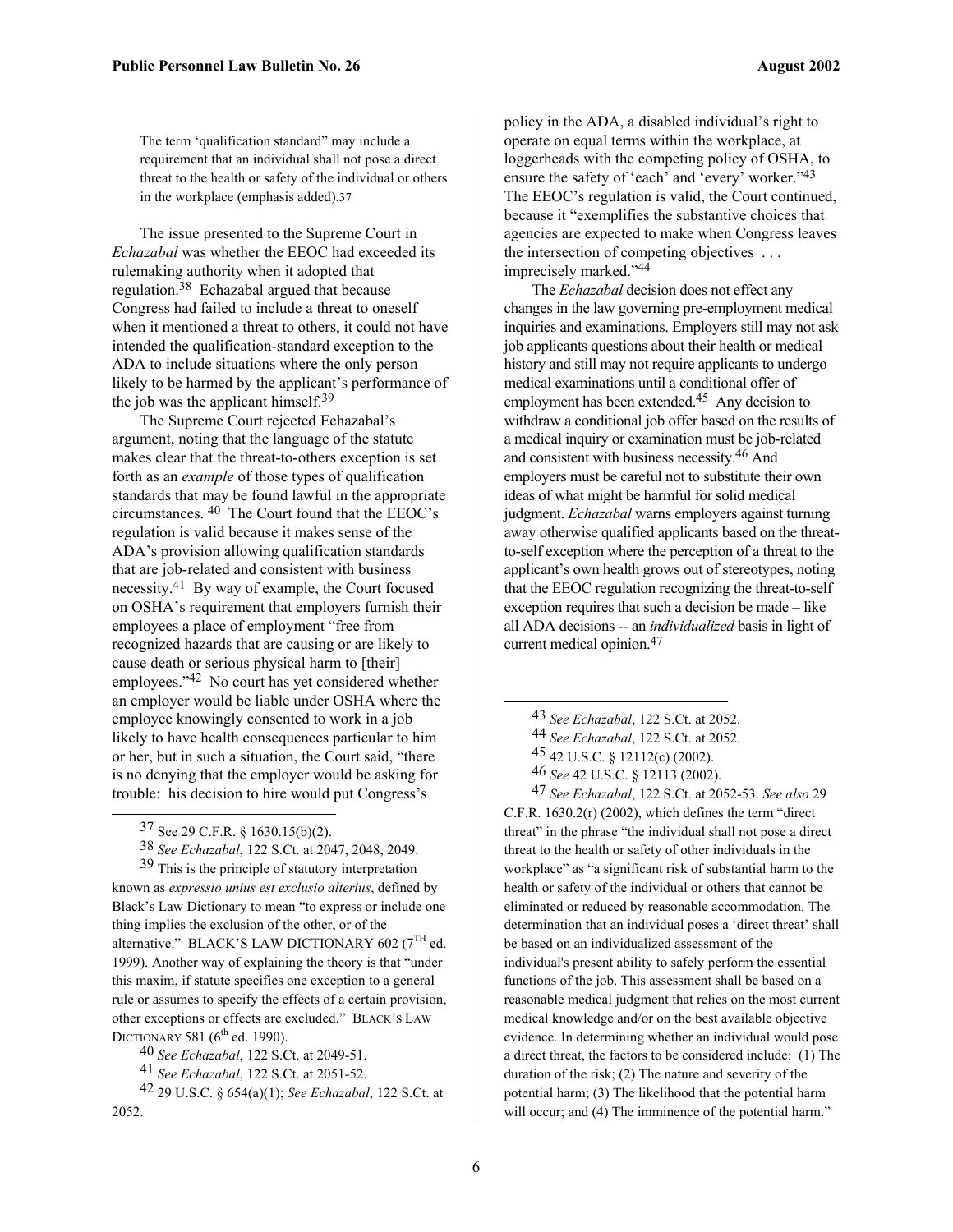### **Barnes v. Gorman, 536 U.S. \_\_\_, 122 S.Ct. 2097, (June 17, 2002).**

#### **Holding: Punitive damages are not available in private suits against state and local governments under Title II of the ADA.**

Most cases involving claims of disability discrimination in employment arise under Title I of the ADA. *Barnes v. Gorman*, by contrast, arises under Title II of the ADA, which prohibits discrimination against qualified individuals with a disability more generally in the provision of the services, programs or activities of public entities. *Barnes* is not, therefore, an employment case per se, but the decision has employment law consequences for public employers with fewer than fifteen employees, and affects *all* public entities charged with discrimination in the provision of government services.<sup>48</sup>

Jeffrey Gorman, an individual who uses a wheelchair, was arrested for trespass after a fight in a nightclub. The police van sent to transport him to the city jail was not equipped to handle a wheelchair, and an officer removed Gorman from his wheelchair and strapped him to a bench inside the van. The belts became loose during transit and Gorman fell to the floor, rupturing his urine bag and injuring his shoulder and back. Gorman suffered continuing serious medical problems as a result of his injuries that left him unable to work.

Gorman brought suit against defendant Kansas City Board of Police Commissioners alleging that by failing to maintain appropriate policies for the arrest and transportation of persons with spinal cord injuries, the City had discriminated against him on the basis of his disability in violation of both Title II

<span id="page-6-0"></span> $\overline{a}$ 

48 Title I of the ADA and the EEOC regulations implementing Title I (29 C.F.R. Part 1630) apply to public employers with fifteen or more employees. *See* 42 U.S.C. § 12111(5)(A) (2002); 28 C.F.R. § 35.140(b)(1). The United State Department of Justice is charged with enforcing Title II of the ADA, and under its regulations, *public employers with fewer than fifteen employees* are subject to the employment-related requirements of § 504 of the Rehabilitation Act of 1973, which prohibits discrimination against the disabled by recipients of federal funding, and the regulations promulgated thereunder. *See* 42 U.S.C. § 12132 (2002); 28 C.F.R. § 35.140(a). For the Rehabilitation Act of 1973, *see* 29 U.S.C. § 794 *et seq*. The original Rehabilitation Act regulations formed the basis of many of the regulations issued by the EEOC under Title I of the ADA.

of the ADA and § 504 of the Rehabilitation Act (which prohibits discrimination against the disabled by recipients of federal funding). At trial, the jury found in favor of Gorman and awarded him both compensatory damages and \$1.2 million in punitive damages. The issue before the Supreme Court in *Barnes* was whether punitive damages may be awarded in a private lawsuit brought under Title II of the ADA and  $\S$  504 of the Rehabilitation Act.<sup>49</sup> The Court held that they may not.

Congress has provided that plaintiffs alleging violations of Title II of the ADA should have the same "remedies, procedures and rights" as those alleging violations of  $\S$  504.<sup>50</sup> The Rehabilitation Act, in turn, provides that plaintiffs alleging violations of § 504 should have the same "remedies, procedures and rights" as those set forth in Title VI of the Civil Rights Act of 1964 (which prohibits racial discrimination in federally funded programs).<sup>51</sup> Congress' ability to place conditions such as a prohibition against discrimination on the grant of federal funds both in Title VI and in the Rehabilitation Act derives from its powers under the Spending Clause of the United States Constitution. [52](#page-6-4) The Supreme Court has over the years analogized federal statutes containing such spending conditions with contracts because the recipients of the funds are agreeing to comply with certain federally-imposed conditions in exchange for the funds. The Court has held that just as private parties in breach of contract may be held liable for contract damages, so too federal-funds recipients in breach of their agreement with the federal government may be held liable for damages.[53](#page-6-5) As the Court put it:

when a federal-funds recipient violates conditions of Spending Clause legislation, the wrong done is the failure to provide what the contractual obligation requires; and that wrong is "made good" when the recipient compensates the Federal Government or a third-party beneficiary (as in this case) for the loss caused by that failure.<sup>[54](#page-6-6)</sup>

<span id="page-6-2"></span>50 *See* 42 U.S.C. § 12133.

- <span id="page-6-4"></span>52 *See* U.S. Const., Article I, § 8, cl. 1.
- <span id="page-6-5"></span>53 *See Barnes* 122 S.Ct. at 2100-02.
- <span id="page-6-6"></span>54 *See Barnes* 122 S.Ct. at 2102.

<span id="page-6-1"></span><sup>49</sup> While Title I of the ADA explicitly authorizes the award of punitive damages to plaintiffs alleging disability discrimination in employment, Title II does not. Public employers are not covered by the punitive damages provision of Title I. *See* 42 U.S.C. § 1981a(a)(2).

<span id="page-6-3"></span><sup>51</sup> *See* 29 U.S.C. § 794a (a)(2).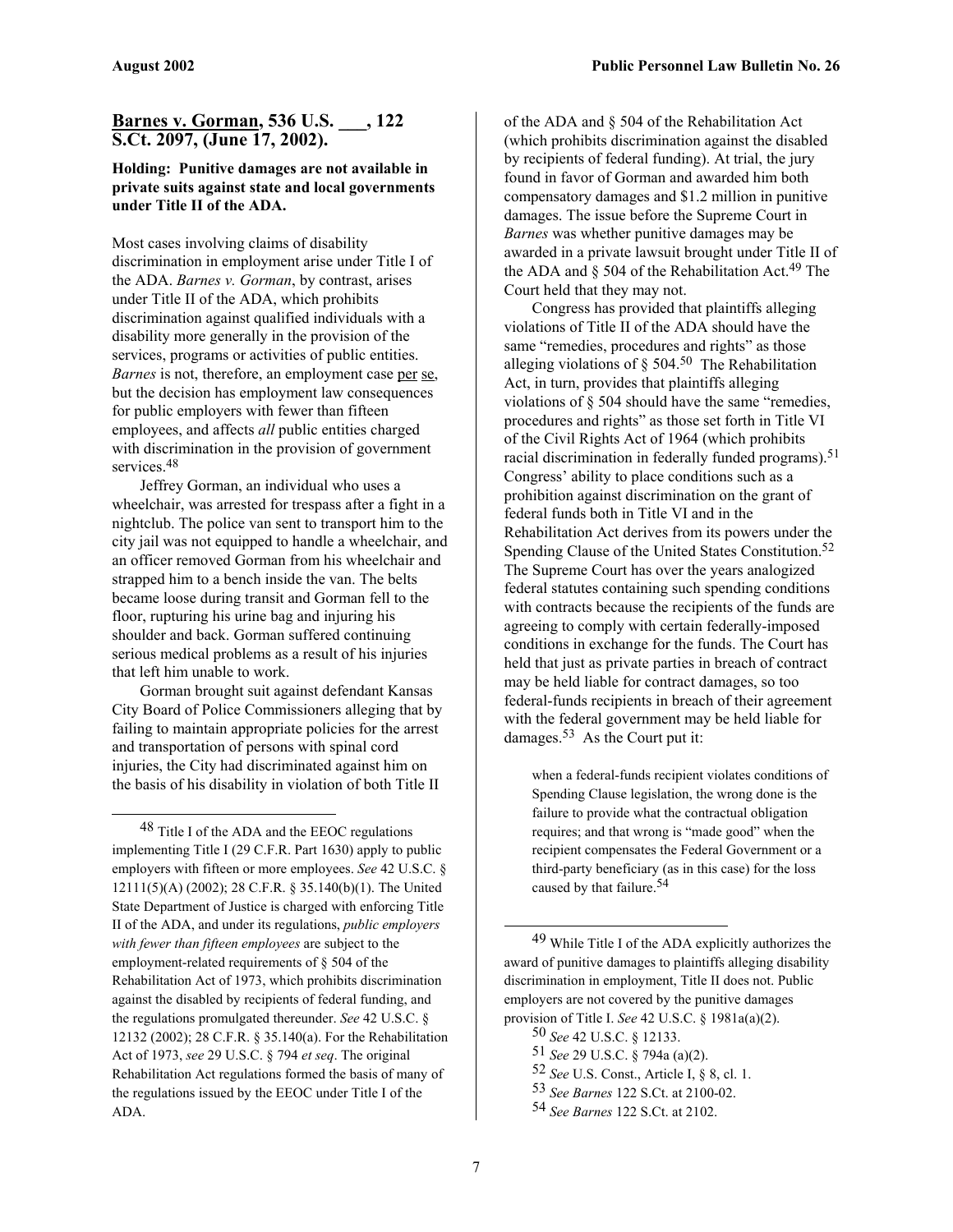The Court has regularly applied the contract-law analogy in cases defining the scope of the *conduct* for which federal funds recipients may be held liable for money damages.[55](#page-7-0) In *Barnes*, the Court extended that analogy to determine the scope of *damages*, [56](#page-7-1) holding that because compensatory damages and injunctive relief are remedies of the sort typically found in breach of contract actions, recipients of federal funding can be said to be on notice that they are subject to those remedies, but that because punitive damages are not generally available as contract remedies, recipients cannot be said implicitly to consent to liability for punitive damages[.57](#page-7-2) The Court observed that it would reach the same result even if it were to recognize some sort of *implied* punitive damages provision in Title VI. Implied contract terms are said to be those that comport with community standards of fairness, or, alternatively, those that the parties would have agreed to, had they considered the matter. Under either analysis, the Court said, it is unlikely that federal-funds recipients would have agreed to exposure to the unlimited liability represented by an implied punitive damages provision.[58](#page-7-3)

*Barnes* instructs state and local law enforcement that they must take appropriate measures to insure that disabled suspects are transported safely and that their transportation needs are evaluated on an individualized basis. The decision makes clear more broadly that where government discriminates against disabled persons in the provision of any service, program or activity, victims will be made whole for the losses they suffer, but will not receive additional compensation in the form of punitive damages. *Barnes* does not address whether the compensatory damages available under Title VI, the Rehabilitation Act and Title II of the ADA include damages for pain and suffering. The Fourth Circuit has held, however, that under § 504 of the Rehabilitation Act (and thus under Title II of the ADA), compensatory damages may include awards for pain and suffering where the plaintiff has shown that the discrimination was intentional.[59](#page-7-4) 

Although employment is not the context in which *Barnes* arose, the decision is nonetheless important for municipal employers with fewer than fifteen employees. When a disabled employee asks

for a reasonable accommodation, small municipal employers may be financially less able to provide the requested accommodation and may, in good faith, invoke the undue hardship exception. Notwithstanding that good faith, when an ADA claim goes to trial, undue hardship is a jury question, and juries' actions are notoriously hard to predict. Removing punitive damages from the set of available remedies in cases of disability employment discrimination involving very small public employers eliminates the possibility of a judgment that could break a municipal budget for years to come. It also brings the potential liability of smaller public employers in line with that of their larger cousins: while private entities covered by the employment provisions of Title I of the ADA are liable for punitive damages, public employers are not.<sup>[60](#page-7-5)</sup>

#### **US Airways, Inc., v. Barnett, 535 U.S. \_\_, 122 S.Ct. 1516, (April 29, 2002).**

#### **Holding: An employer is not required to reassign a disabled employee to a vacant position in violation of an established seniority system.**

In US Airways, Inc., v. Barnett, a sharply divided Supreme Court held that absent a showing of special circumstances, the ADA does not require an employer to reassign a disabled employee to a vacant position when that reassignment would violate the rules of the employer's established seniority system. The ruling applies equally to seniority systems in non-unionized and unionized workplaces. Although seniority systems are rare in North Carolina public employment, *Barnett* also provides guidance more generally on the relationship between disabilityneutral workplace policies and employees' needs for reasonable accommodation, and on the standard for deciding whether an accommodation is reasonable.

When plaintiff Robert Barnett, a cargo-handler for US Airways, injured his back on the job, he invoked his rights under US Airways' seniority system and transferred to a mailroom job that put less strain on his back. About two years later, in accordance with the seniority system's procedures, the mailroom position became open to senioritybased employee bidding, and two employees senior to Barnett indicated that they intended to bid on his job. Claiming that he was a qualified individual with a disability, Barnett asked US Airways to grant him a reasonable accommodation by exempting his job

<span id="page-7-0"></span> <sup>55</sup> *See Barnes* 122 S.Ct. at 2101.

<span id="page-7-1"></span><sup>56</sup> *See Barnes* 122 S.Ct. at 2101.

<span id="page-7-2"></span><sup>57</sup> *See Barnes* 122 S.Ct. at 2101, 2103.

<span id="page-7-4"></span><span id="page-7-3"></span><sup>58</sup>*See Barnes* 122 S.Ct. at 2102-03.

<sup>59</sup> *See* Pandazides v. Virginia Bd. of Educ., 13 F.3d 823, 831-32 ( $4<sup>th</sup>$  Cir. 1994) (using analogy of Title IX).

<span id="page-7-5"></span> <sup>60 42</sup> U.S.C. § 1981a(b)(1).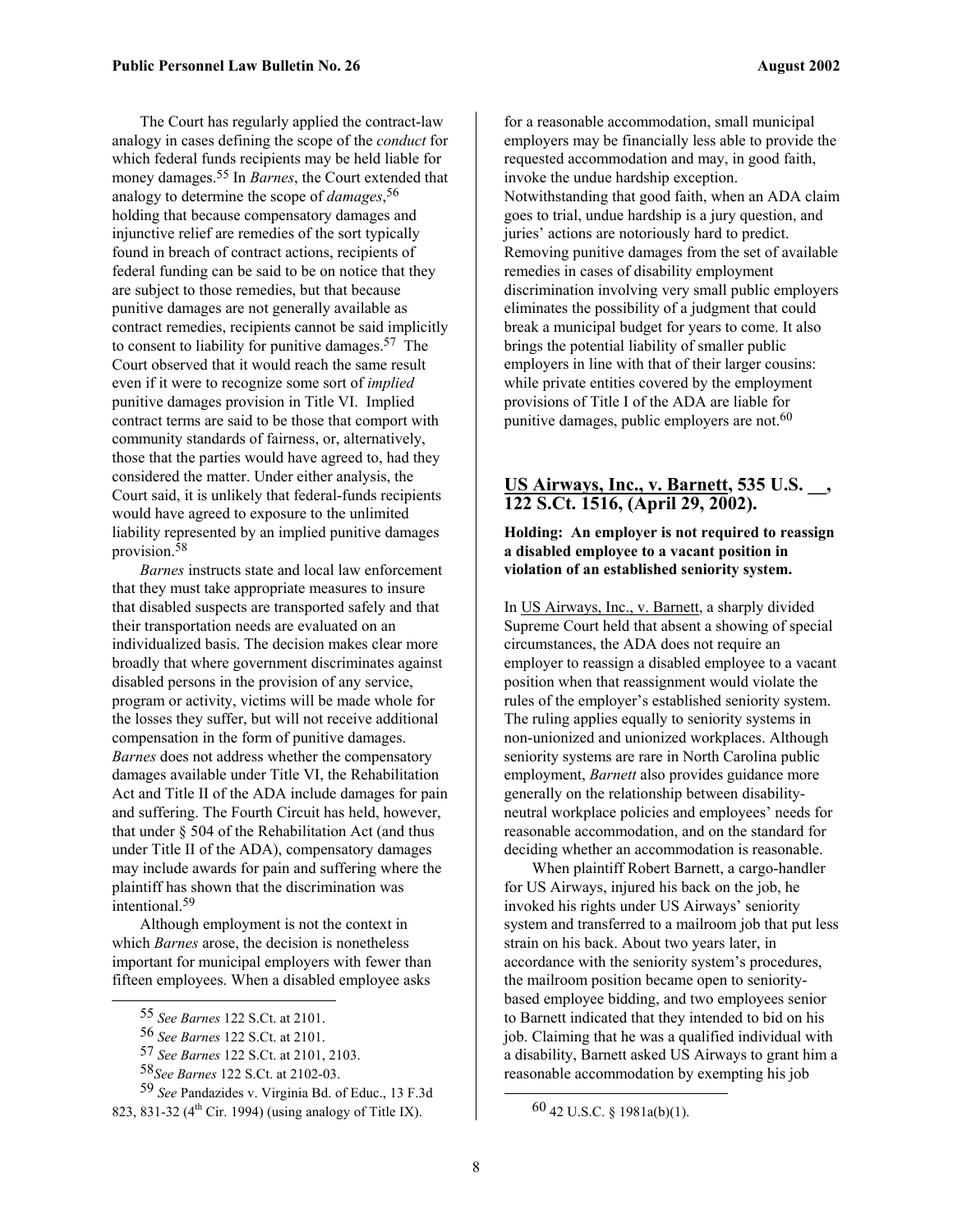from the seniority system's bidding process and allowing him to stay in the mailroom. US Airways refused, and Barnett lost his job to another employee with greater seniority.

The issue before the Court was whether a disabled employee's need for a reasonable accommodation trumped the requirements of an employer's seniority system. The majority opinion takes a middle position between those advanced by US Airways, on the one hand, and Barnett, on the other. US Airways had argued that an accommodation that violates the rules of a seniority system would be, without exception, not reasonable as a matter of law; Barnett had argued that it was the burden of the employer to demonstrate, on a case-bycase basis, that an accommodation that violates seniority rules creates an undue hardship.<sup>61</sup>

US Airways' argument focused on the interplay between the requirements of reasonable accommodation and the operation of disabilityneutral workplace rules. US Airways asserted that because the ADA requires only "equal" treatment for persons with disabilities, it does not require employers to grant requests that would violate disability-neutral rules (like those governing the operation of seniority systems) and thus give disabled employees preferential treatment. In response, the Supreme Court noted that the logical extension of this argument would be that employers with neutral office assignment rules would not have to accommodate employees whose disabilities required them to work on the ground floor (because such an accommodation would give such employees preferential treatment with respect to that assignment), and employers with neutral furniture allocation rules would not have to accommodate employees whose disabilities required them to use different kinds of desks or chairs.<sup>62</sup> The ADA makes no mention of any kind of automatic exception from the requirement of reasonable accommodation when the requested accommodation would violate disability-neutral rules[.63](#page-8-2) Rather, both part-time or modified work schedules, and the acquisition or modification of equipment, about which many employers have disability-neutral policies, are included among the examples of reasonable accommodation given in the text of the ADA itself. From this the Court concluded that Congress had envisioned that reasonable accommodation might

 $\overline{a}$ 

sometimes require exceptions to disability-neutral policies.[64](#page-8-3) 

The Court found similarly unconvincing the plaintiff's contention that consideration of whether an accommodation is "reasonable" requires only consideration of whether the accommodation is "effective" and can meet the disabled employee's needs. Barnett had argued that the fact that a proposed accommodation violates the rules of a seniority system is irrelevant to a consideration of the disabled employee's needs, and should not be considered in the reasonable accommodation analysis at all, although he conceded that it could be considered as part of an employer's showing that the accommodation would impose an undue hardship on its operations.[65](#page-8-4) Citing ordinary English usage, the objectives of the ADA, the language of the statute and of relevant EEOC regulations, and the consistent interpretation of the phrase "reasonable accommodation" by the lower courts, the Supreme Court rejected Barnett's equation of "reasonable" with effective.<sup>[66](#page-8-5)</sup>

Given that *Barnett* arose in the context of US Airways' motion for summary judgment, the Court took the standard for summary judgment in an ADA case as the starting point for its analysis. The trial courts' practical reconciliation of the concepts of "reasonable accommodation" and "undue hardship," the Supreme Court said, is reflected in the rule that a plaintiff-employee need only show that an accommodation seems reasonable on its face – that is, reasonable ordinarily or in the majority of cases – in order to defeat the defendant-employer's motion for summary judgment. Once the employee has made this showing, it is the employer's burden to show that the particular accommodation would impose an undue hardship on its operations.<sup>67</sup> Thus, from a practical vantage point, the question before the Court was whether an accommodation that violates the rules of a seniority system would be reasonable *in the majority of cases*. [68](#page-8-7)

The majority concluded that such an accommodation would not be reasonable in most cases. The Court placed great importance first, on the advantages that seniority systems offer employees "by creating, and fulfilling, employee expectations of

- <span id="page-8-6"></span>67 *Barnett*, 122 S.Ct. at 1523.
- <span id="page-8-7"></span>68 *Barnett*, 122 S.Ct. at 1523.

<span id="page-8-0"></span><sup>61</sup> *Barnett*, 122 S.Ct. at 1520.

<span id="page-8-1"></span><sup>62</sup> *Barnett*, 122 S.Ct. at 1520 - 21.

<span id="page-8-2"></span><sup>63</sup> *Barnett*, 122 S.Ct. at 1521.

<sup>64</sup> *Barnett*, 122 S.Ct. at 1521 *See also* 42 U.S.C. §  $12111(9)(b)$ .

<span id="page-8-4"></span><span id="page-8-3"></span><sup>65</sup> *Barnett*, 122 S.Ct. at 1522.

<span id="page-8-5"></span><sup>66</sup> *Barnett*, 122 S.Ct. at 1523.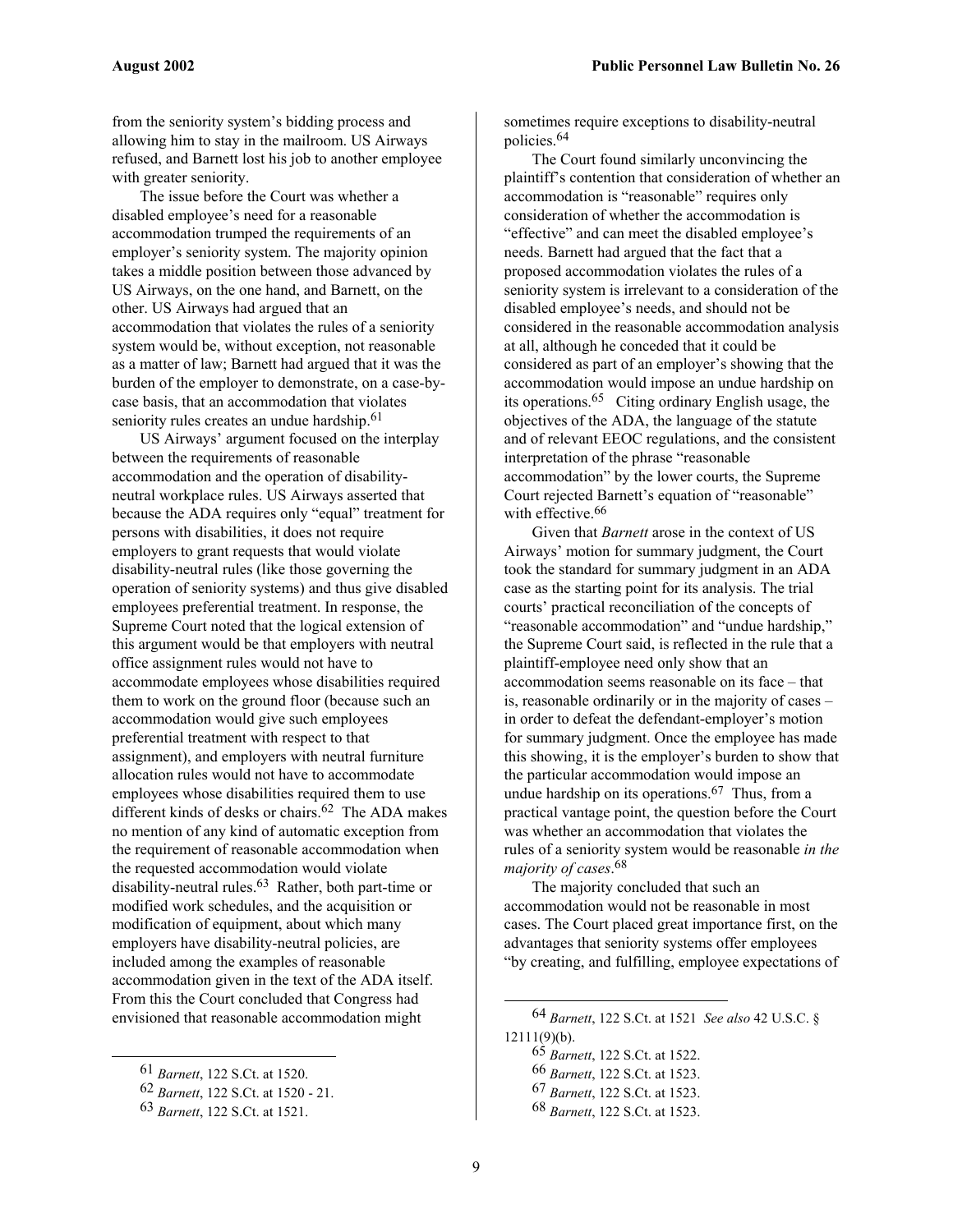fair, uniform treatment,["69](#page-9-0) and second, on the way in which seniority systems would be undermined by requiring an employer affirmatively to show that a proposed accommodation would create an undue hardship.<sup>[70](#page-9-1)</sup> The Court also noted analogous case law holding that Title VII's prohibition against discrimination on account of religion does not require an employer to adapt its scheduling practices to an employee's special worship schedule when to do so would conflict with the seniority rights of other employees,<sup>71</sup> and holding that under  $\S$  504 of the Rehabilitation Act, which prohibits discrimination in employment by recipients of federal funds, collectively bargained seniority trumps the need for reasonable accommodation.[72](#page-9-3) 

But the Court stopped short of promulgating an inflexible, absolute rule. Rather, its holding leaves open the opportunity for a plaintiff to show that despite the existence of a seniority system, special circumstances apply that make the proposed accommodation "reasonable" in the particular circumstances[.73](#page-9-4) The Court did not define the kinds of special circumstances that might allow an accommodation to trump the rules of a seniority system, giving only two examples: where an employer has the right to make unilateral changes to the seniority system and does so frequently enough that employees have a diminished expectation that the system will be followed, or where a seniority system is so full of exceptions that one more exception cannot be said to matter.<sup>74</sup>

North Carolina public employers should note that the Supreme Court's decision in *Barnett* casts a new light on the Fourth Circuit's January 2001 decision in *EEOC v. Sara Lee Corp.*[75](#page-9-6) Adopting reasoning similar to that of the Supreme Court in *Barnett*, the Fourth Circuit had held in *Sara Lee* that the ADA's reasonable accommodation requirement did not supercede either an employer's bona fide seniority system or its legitimate and nondiscriminatory workplace policies[.76](#page-9-7) *Sara Lee* could be read to allow an employer to refuse a requested accommodation where the accommodation violates

1

71 *Barnett*, 122 S.Ct. at 1524, citing Trans World Airlines, Inc. v. Hardison, 432 U.S. 63, 79-80 (1977).

72 *See Barnett*, 122 S.Ct. at 1524 and cases cited therein.

other disability-neutral policies such as office- or furniture-assignment policies, but *Barnett* now makes clear that this is not permissible. If an employer asserts that assigning a disabled employee to the ground floor, or purchasing a disabled employee special office furniture, is not a "reasonable accommodation" or is an undue hardship, it will have to do so on the basis of something other than a claim that such an accommodation violates a so-called "non-discriminatory office policy." A nondiscriminatory office policy will have to be one that provides "important employee benefits"<sup>77</sup> or fixes "job qualifications, prerequisites and entitlements to positions"[78](#page-9-9) before its violation will be said to be "not reasonable" as a matter of law.

For attorneys representing employers in discrimination lawsuits brought under the ADA, *Barnett* changes the standard for summary judgment where the operation of a seniority system is a factor in the employer's refusal to accommodate a disabled employee. After *Barnett*, an employer need only show that an assignment or reassignment would violate the rules of its seniority system to prevail on a motion for summary judgment in the employer's favor. To defeat an employer's motion for summary judgment, an employee must now present *evidence* of special circumstances that would show that in the particular case the proposed accommodation is reasonable, notwithstanding the existence of the seniority system.<sup>[79](#page-9-10)</sup>

1

<span id="page-9-0"></span><sup>69</sup> *Barnett*, 122 S.Ct. at 1524.

<span id="page-9-2"></span><span id="page-9-1"></span><sup>70</sup> *Barnett*, 122 S.Ct. at 1524 - 25.

<span id="page-9-4"></span><span id="page-9-3"></span><sup>73</sup> *See Barnett*, 122 S.Ct. at 1525.

<span id="page-9-5"></span><sup>74</sup> *See Barnett*, 122 S.Ct. at 1525.

<span id="page-9-6"></span><sup>75 237</sup> F.3d 349 (4<sup>th</sup> Cir. 2001).

<span id="page-9-7"></span><sup>76</sup> *See Sara Lee*, 237 F.3d at 354-55.

<span id="page-9-9"></span><span id="page-9-8"></span><sup>77</sup> *See Barnett*, 122 S.Ct. at 1524.

<sup>78</sup> *See Sara Lee*, 237 F.3d at 354, *citing* Dalton v. Subaru-Isuzu Automotive, Inc., 141 F.3d  $667$ , 678 (7<sup>th</sup> Cir. 1998).

<span id="page-9-10"></span><sup>79</sup> *See Barnett*, 122 S.Ct. at 1525.